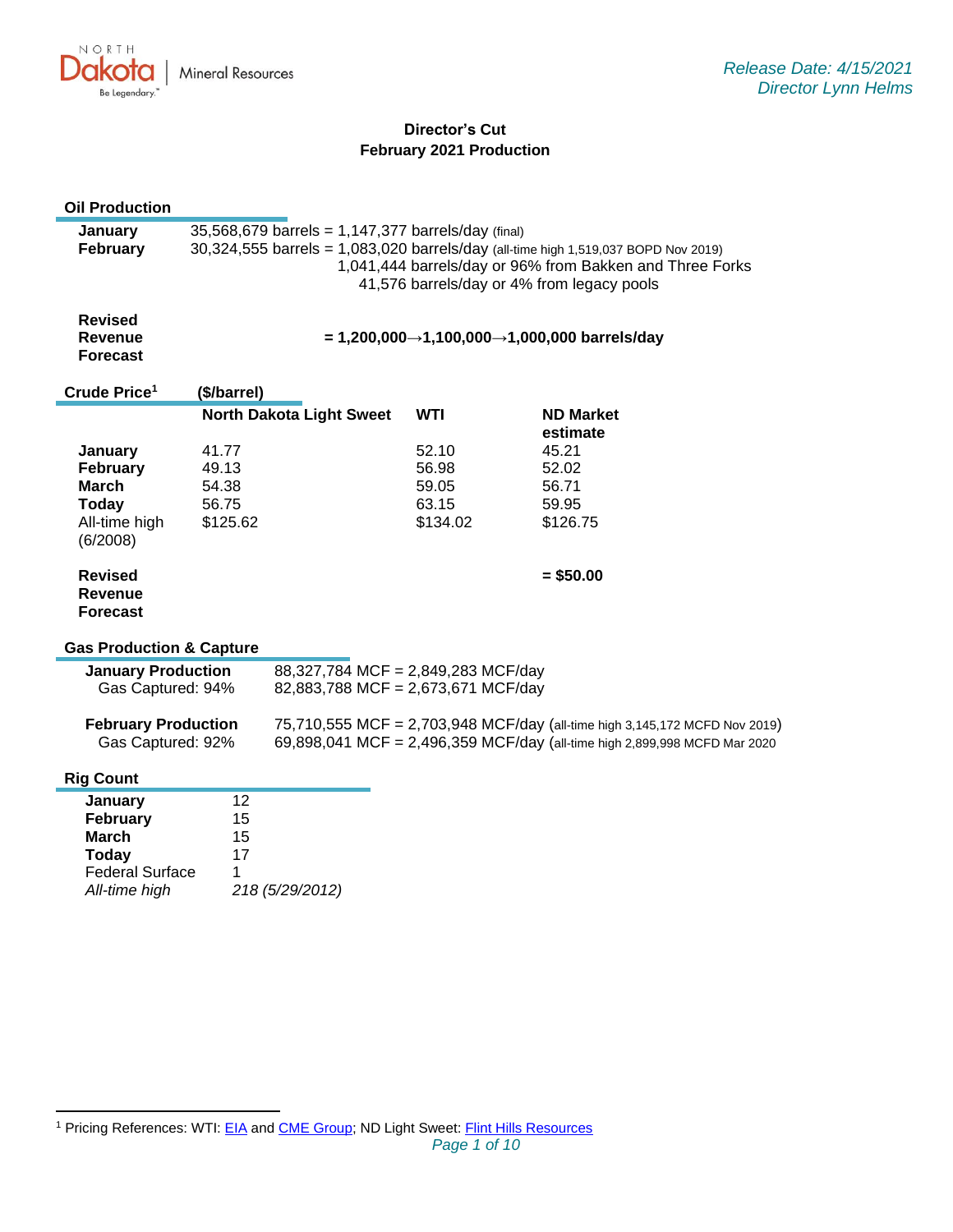**Mineral Resources** 

#### **Wells**

 $N \cap P T$ 

|                                     | <b>December</b> | <b>January</b>           | <b>February</b>                                                                                                                                                                           | March                                                           | <b>Revised</b><br>Revenue<br><b>Forecast</b>           |
|-------------------------------------|-----------------|--------------------------|-------------------------------------------------------------------------------------------------------------------------------------------------------------------------------------------|-----------------------------------------------------------------|--------------------------------------------------------|
| <b>Permitted</b>                    |                 | 66 drilling<br>0 seismic | 72 drilling<br>0 seismic                                                                                                                                                                  | 55 drilling<br>0 seismic<br>(All-time high was 370 - Oct. 2012) |                                                        |
| <b>Completed</b>                    |                 | 59 (Final)               | 32 (Revised)                                                                                                                                                                              | 43 (Preliminary)                                                | $30 \rightarrow 40 \rightarrow$<br>$50 \rightarrow 60$ |
| Inactive <sup>2</sup>               |                 | 2,597                    | 2,568                                                                                                                                                                                     | ۰                                                               | -                                                      |
| <b>Waiting on</b><br>Completion $3$ |                 | 661                      | 662                                                                                                                                                                                       | ۰                                                               |                                                        |
| <b>Producing</b>                    |                 | 15,861                   | 15,773 (Preliminary)<br>13,711 (87%) from<br>unconventional Bakken-<br><b>Three Forks</b><br>1,782 (13%) from legacy<br>conventional pools<br>(All-time high was March<br>$2020 - 16,280$ | $\overline{\phantom{a}}$                                        |                                                        |

### **Fort Berthold Reservation Activity**

|                                  | Total   | Fee Land | <b>Trust Land</b> |
|----------------------------------|---------|----------|-------------------|
| Oil Production (barrels/day)     | 271.532 | 101.143  | 170.160           |
| Drilling Rigs                    |         |          |                   |
| Active Wells                     | 2.532   |          | 1.901             |
| Waiting on completion            | 86      |          |                   |
| <b>Approved Drilling Permits</b> | -264    |          | 233               |
| <b>Potential Future Wells</b>    | ハンロ     | 1.133    | 2.887             |

### **Gas Capture**

US natural gas storage is now 1% below the five-year average due to the severe winter weather in February. Crude oil inventories rose sharply for the same reason.

The price of natural gas delivered to Northern Border at Watford City increased to \$23.42/MCF February 17 and then fell back to \$2.06/MCF today. This results in a current oil to gas price ratio of 29 to 1. The state wide gas flared volume from January to February increased 31,976 MCFD to 207,590 MCF per day, and the percent flared increased to 7.7% while Bakken capture percentage decreased to 93%.

| The historical high flared percent was 36% in 09/2011.                                                                   |                                        | The Commission established the following gas<br>capture goals: |                                                                                                                                                                                                               |
|--------------------------------------------------------------------------------------------------------------------------|----------------------------------------|----------------------------------------------------------------|---------------------------------------------------------------------------------------------------------------------------------------------------------------------------------------------------------------|
| Gas Capture Details:<br>Statewide<br>Statewide Bakken<br>Non-FBIR Bakken<br>FBIR Bakken<br>Trust FBIR Bakken<br>Fee FBIR | 92%<br>93%<br>93%<br>91%<br>91%<br>89% | 74%<br>77%<br>80%<br>85%<br>88%<br>91%                         | October 1, 2014 - December 31, 2014<br>January 1, 2015 - March 31, 2016<br>April 1, 2016 - October 31, 2016<br>November 1, 2016 - October 31, 2018<br>November 1, 2018 - October 31, 2020<br>November 1, 2020 |

<sup>2</sup> Includes all well types on IA and AB statuses: **IA** = Inactive shut in >3 months and <12 months;

**AB** = Abandoned (Shut in >12 months)

<sup>&</sup>lt;sup>3</sup> The number of wells waiting on completions is an estimate on the part of the director based on idle well count and a typical five-year average. Neither the State of North Dakota, nor any agency officer, or employee of the State of North Dakota warrants the accuracy or reliability of this product and shall not be held responsible for any losses caused by this product. Portions of the information may be incorrect or out of date. Any person or entity that relies on any information obtained from this product does so at his or her own risk.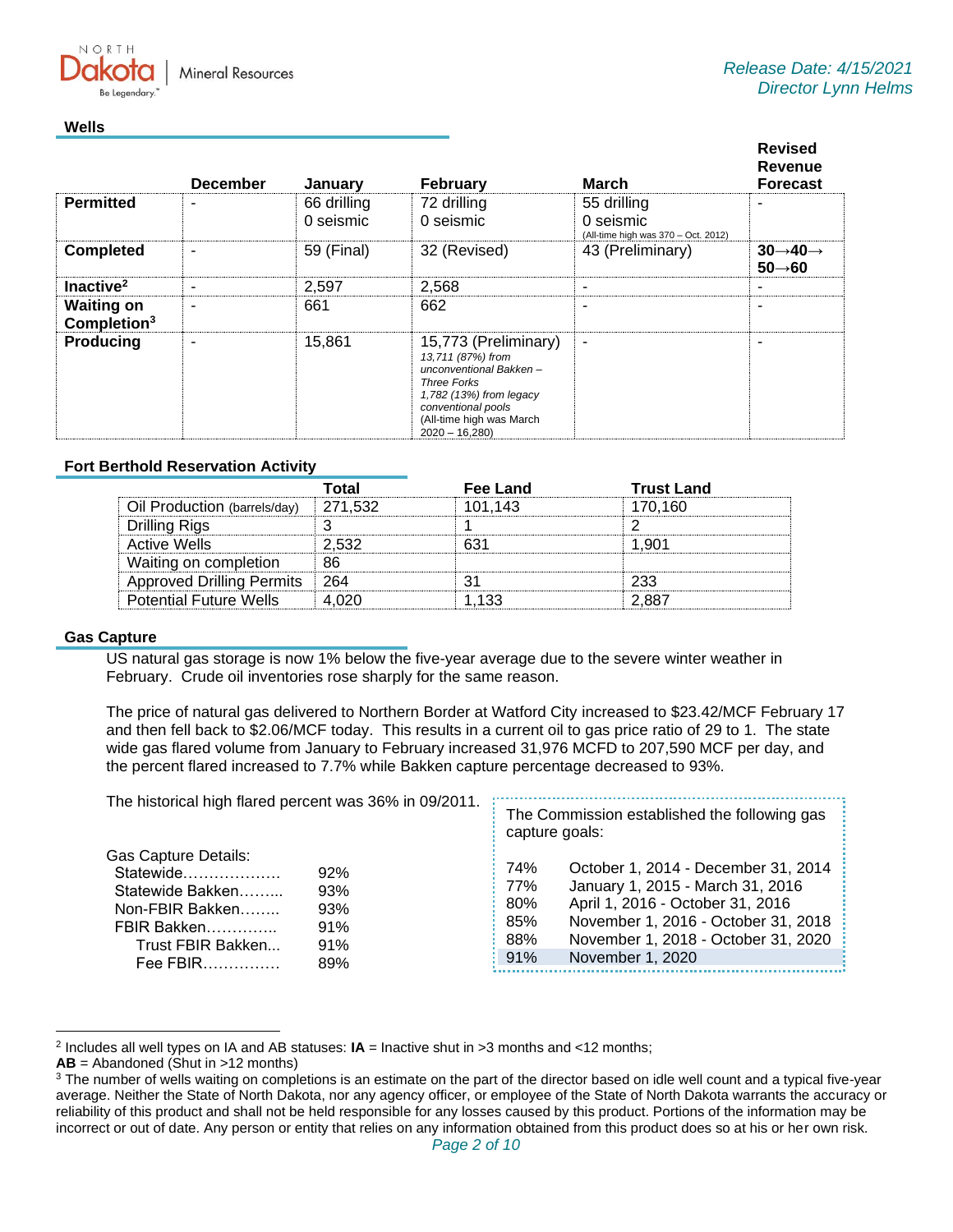

### **Drilling and Completions Activity & Crude Oil Markets**

The drilling rig count was stable in the mid 50's second half of 2019 through March 2020. Drilling rig count fell 78% from January 2020 to February 2021.

The number of well completions has been low and volatile since March 2020 as the number of active completion crews dropped from 25 to 1 then increased to 2 in February and to 8 today.

At their April 2021 meeting OPEC+ reached a general consensus to maintain \$50-\$60 WTI by raising output 350,000 barrels per day in May, another 350,000 barrels day in June, and then 440,000 barrels per day in July. Liquid fuel demand bottomed out in August, and is recovering slowly and unevenly (gasoline +15%, distillate -1%, jet fuel -12%), and is expected to return to 2019 levels until second half 2022.



Crude oil transportation capacity including rail deliveries to coastal refineries is adequate, but could be disrupted due to:

- US Appeals Court for the ninth circuit upholding of a lower court ruling protecting the Swinomish Indian Tribal Community's right to sue to enforce an agreement that restricts the number of trains that can cross its reservation in northwest Washington state.
- A possible shut down of DAPL in Civil Action No. 16-1534 Note 4/9/21 hearing and 4/19/21 deadline for updated declarations.

Drilling permit activity is slowly increasing but remains volatile due to oil price uncertainty. Operators continue to maintain a permit inventory of approximately 12 months.

#### **Seismic**

Seismic activity has decreased.

| ∖ctive<br>vev: | Recording | <b>NDIC Reclamation</b> | Remediating | Suspended | itted |
|----------------|-----------|-------------------------|-------------|-----------|-------|
|                |           |                         |             |           |       |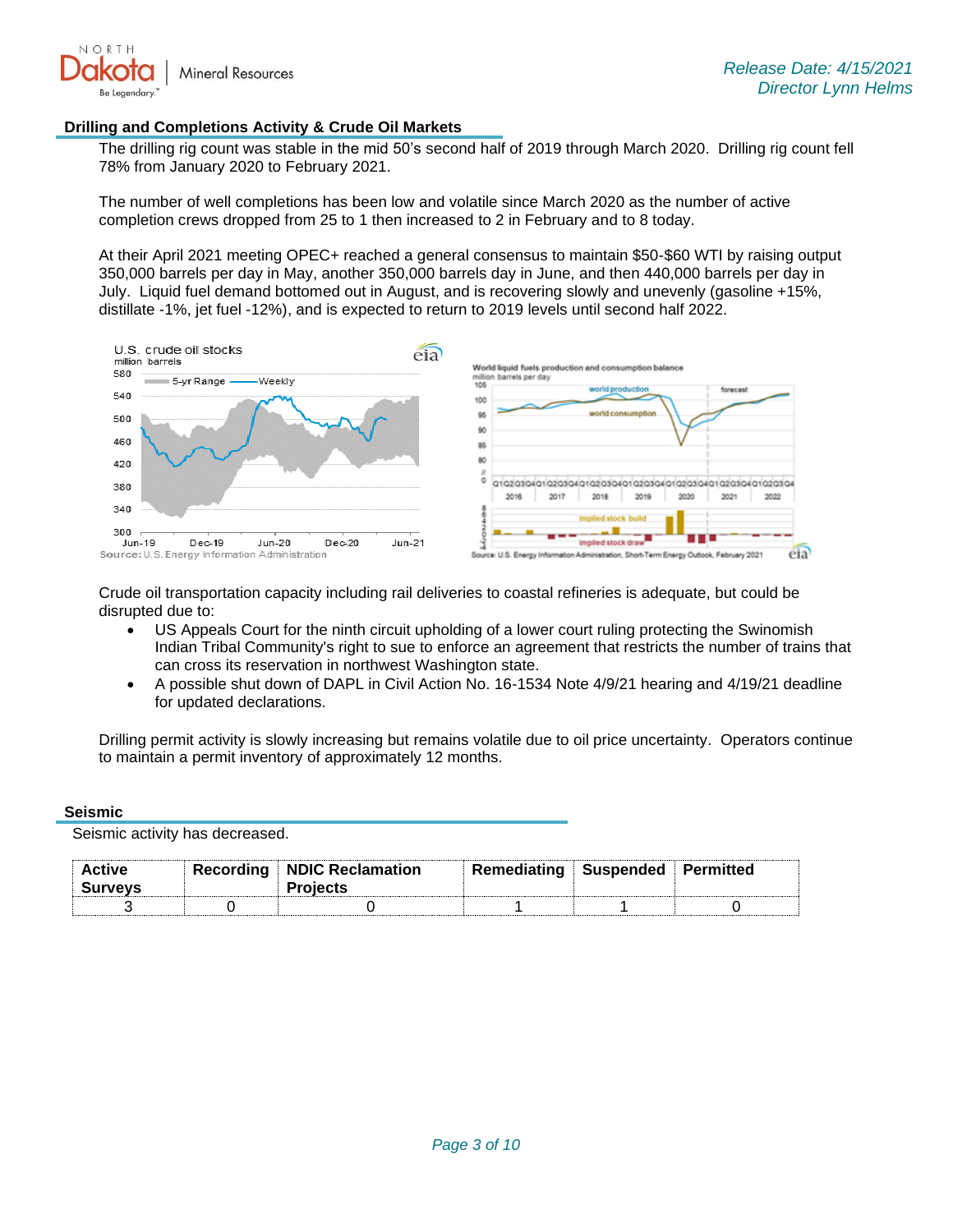### **Agency Updates**

## **Bureau of Indian Affairs**

**BIA** has published a new final rule to update the process for obtaining rights of way on Indian land. The rule was published 11/19/15 and became effective 12/21/15. The final rule can be found at

[https://www.federalregister.gov/articles/2015/11/19/2015-28548/rights-of-way-on-indian-land.](https://gcc02.safelinks.protection.outlook.com/?url=https%3A%2F%2Fwww.federalregister.gov%2Farticles%2F2015%2F11%2F19%2F2015-28548%2Frights-of-way-on-indian-land&data=04%7C01%7Ckahaarsager%40nd.gov%7C6928b6351bcb4a1a121b08d8b9647a47%7C2dea0464da514a88bae2b3db94bc0c54%7C0%7C0%7C637463188508268796%7CUnknown%7CTWFpbGZsb3d8eyJWIjoiMC4wLjAwMDAiLCJQIjoiV2luMzIiLCJBTiI6Ik1haWwiLCJXVCI6Mn0%3D%7C1000&sdata=a5l0ZWxiv927whetB9b%2F6DI4m6QOmSlIFot7WWc%2FKto%3D&reserved=0) On 3/11/16, the Western Energy Alliance filed a complaint and motion for a temporary restraining order and/or a preliminary injunction. On 04/19/16, the US District court for the District of North Dakota issued an order denying the motion for a preliminary injunction. The new valuation requirements were resulting in increased delays so BIA provided a waiver that expires 04/05/2020. On 03/09/2020 the NDIC submitted comments supporting an extension of that waiver through 04/05/2021 to allow infrastructure development to continue while BIA develops and implements the new process. NDIC comments can be found at<http://www.nd.gov/ndic/ic-press/Sweeney%20letter%20200309.pdf>

# **Bureau of Land Management**

**BLM on 1/20/21 DOI issued order 3395** implementing a 60 day suspension of Federal Register publications; issuing, revising, or amending Resource Management Plans; granting rights of way and easements; approving or amending plans of operation; appointing, hiring or promoting personnel; leasing; and permits to drill. On 1/27/21 President Biden issued an executive order that mandates a "pause" on new oil and gas leasing on federal lands, onshore and offshore, "to the extent consistent with applicable law," while a comprehensive review of oil and gas permitting and leasing is conducted by the Interior Department. There is no time limit on the review, which means the president's moratorium on new leasing is indefinite. The order does not restrict energy activities on lands the government holds in trust for Native American tribes.

# **What is the percentage of federal lands in ND?**

Mineral ownership in ND is 85% private, 9% federal (\$% Indian lands and 5% federal public lands), and 6% state. 66% of ND spacing units contain no federal public or Indian minerals, 24% contain federal public minerals, 9% contain Indian minerals,1% contain both

### **How many potential wells could be delayed or not drilled by a Biden administration ban on drilling permits and hydraulic fracturing on federal lands?**

A spatial query found 3,443 undrilled wells in spacing units that would penetrate federal minerals, 2,902 undrilled wells in spacing units would penetrate BIA Trust minerals (700 tribal minerals and 2,202 allotted minerals), and the total number of wells potentially impacted is 6,345. The minimum number of future Bakken wells is 24,000 so the 3,443 wells on federal public lands = 14%, and the 2,902 wells on trust lands = 12%. **What is the potential federal royalty loss from a Biden administration ban on drilling permits and hydraulic fracturing on federal lands?**

A recent study from University of Wyoming estimated the ND loss as follows: 2021-2025 \$76 million, 2026- 2030 \$113 million, 2031-2035 \$160 million, and 2036-2040 \$221 million for a total of \$570 million over 15 years. Please note that 50% of the royalties on federal public lands go to the state and 50% of the state share goes to the county where the oil was produced.

The U.S. Interior Department announced 3/9/21 it will launch its review of the federal oil and gas leasing program on 3/25/21, a key step that will determine whether the Biden administration will permanently halt new leases on federal land and water. The review will kick off with a public forum on oil and gas leasing on federal land and water, with participants representing industry, environmental conservation and justice groups, labor and others, and commence an online comment period. This input would inform an interim report to be released in early summer outlining next steps and recommendations on the future of the program and what can be done to reform how leases are managed, how much revenue should go to taxpayers and other issues.

**BLM published a new final rule 43 CFR Parts 3100, 3160 and 3170 to update and replace its regulations on venting and flaring of natural gas** effective 1/17/16. The final rule can be viewed online at [https://www.blm.gov/programs/energy-and-minerals/oil-and-gas/operations-and-production/methane-and](https://gcc02.safelinks.protection.outlook.com/?url=https%3A%2F%2Fwww.blm.gov%2Fprograms%2Fenergy-and-minerals%2Foil-and-gas%2Foperations-and-production%2Fmethane-and-waste-prevention-rule&data=04%7C01%7Ckahaarsager%40nd.gov%7C64e9a945339a4db3b04008d9001f8e8f%7C2dea0464da514a88bae2b3db94bc0c54%7C0%7C0%7C637540957796632164%7CUnknown%7CTWFpbGZsb3d8eyJWIjoiMC4wLjAwMDAiLCJQIjoiV2luMzIiLCJBTiI6Ik1haWwiLCJXVCI6Mn0%3D%7C1000&sdata=IVL60mcJ8XZX009RnF%2Br5Zn%2BJXIrzFZ5YmdHxLVi3PA%3D&reserved=0)[waste-prevention-rule](https://gcc02.safelinks.protection.outlook.com/?url=https%3A%2F%2Fwww.blm.gov%2Fprograms%2Fenergy-and-minerals%2Foil-and-gas%2Foperations-and-production%2Fmethane-and-waste-prevention-rule&data=04%7C01%7Ckahaarsager%40nd.gov%7C64e9a945339a4db3b04008d9001f8e8f%7C2dea0464da514a88bae2b3db94bc0c54%7C0%7C0%7C637540957796632164%7CUnknown%7CTWFpbGZsb3d8eyJWIjoiMC4wLjAwMDAiLCJQIjoiV2luMzIiLCJBTiI6Ik1haWwiLCJXVCI6Mn0%3D%7C1000&sdata=IVL60mcJ8XZX009RnF%2Br5Zn%2BJXIrzFZ5YmdHxLVi3PA%3D&reserved=0). North Dakota, Wyoming, Montana, Western Energy Alliance, and IPAA filed for a preliminary injunction to prevent the rule going into effect until the case is settled. A hearing in Casper, Wyoming was held 1/6/17. On 1/16/17 the court denied all of the petitioners' motions for preliminary injunctions. **On 2/3/17 the US House of Representatives voted 221-191 to approve a Congressional Review Act resolution against the rule.** On 3/28/17 President Trump issued an executive order which in part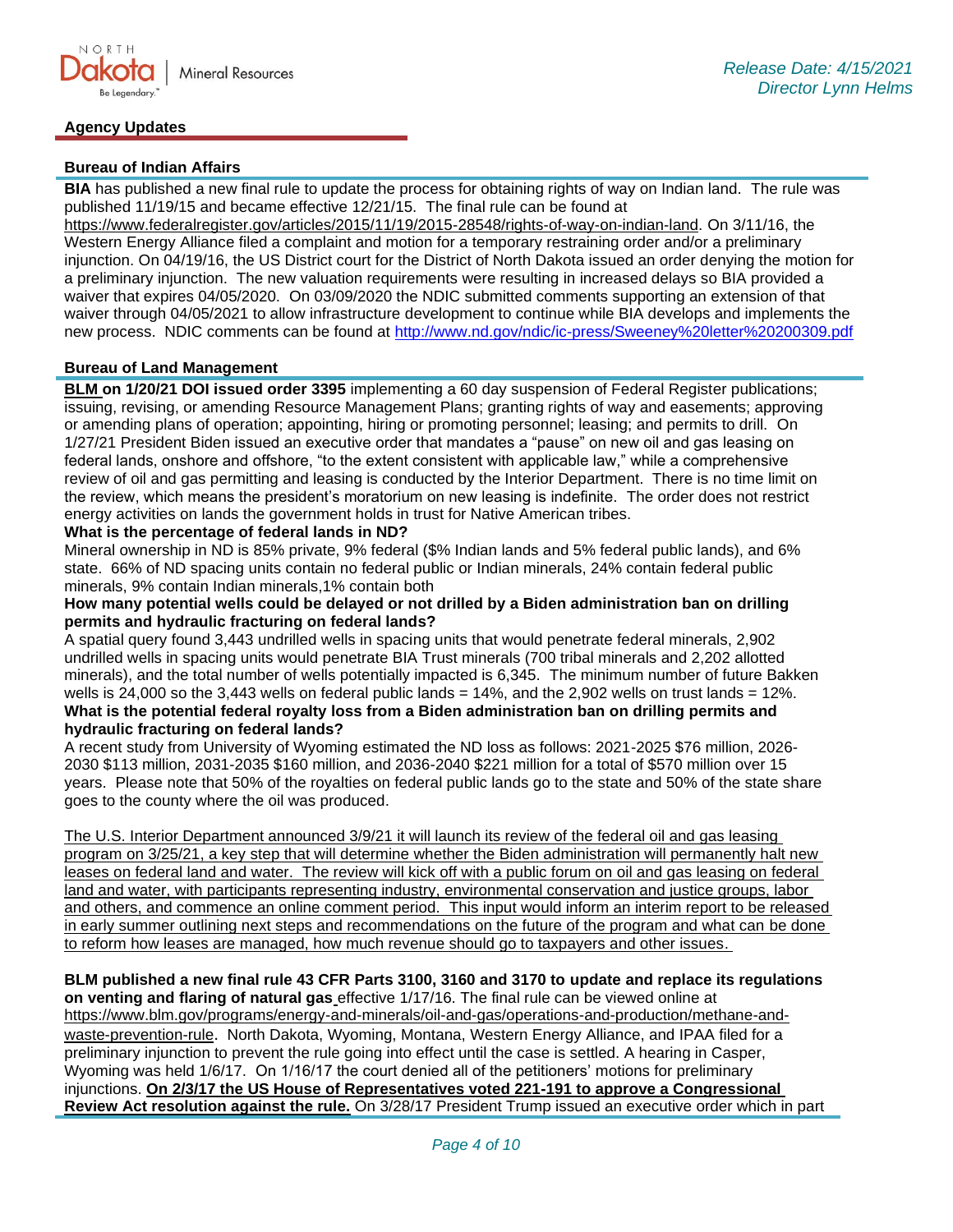

directs "The Secretary of the Interior shall review the following final rules, and any rules and guidance issued pursuant to them, for consistency with the policy set forth in section 1 of this order and, if appropriate, shall, as soon as practicable, suspend, revise, or rescind the guidance, or publish for notice and comment proposed rules suspending, revising, or rescinding those rules:". This rule is included in the list as item (iv). North Dakota plans to continue active participation in the litigation of this rule until the BLM takes final action eliminating the rule. **On 5/10/17 the Senate voted 51 to 49 against the CRA, allowing the rule to remain in effect.** On 6/27/17 U.S. D. Ct. Judge Skavdahl granted BLM's motion to extend the merits briefing schedule by 90 days, based on BLM's APA 705 stay and BLM's representations regarding its plans to reconsider the VF Rule. Opening briefs were filed 7/3/17. On 7/5/17 California and New Mexico sued BLM in the U.S. District Court for the Northern District of California, seeking a declaratory judgement that BLM's APA 705 stay was illegal and vacating the stay. The relief they request would vacate the stay of the January 2018 compliance et al deadlines, bringing them all back into force. BLM officials encouraged North Dakota to intervene. On 7/12/17 a group of NGOs including the Fort Berthold Protectors of Water and Earth Rights filed a separate suit against the BLM in federal court in the U.S. District Court for the Northern District of California, seeking a declaratory judgement that BLM's APA 705 stay was illegal and vacating the stay. California and New Mexico, along with various environmental groups, have challenged BLM's stay in the Northern District of California, and filed a motion for summary judgment on 7/26/17. On 8/24/17 North Dakota filed a response supporting BLM's motion, a motion to intervene, and a motion to change venue to Wyoming in an attempt to prevent all of the litigation regarding the timing of the Flaring Rule, including the future rulemakings further extending compliance deadlines that BLM has stated that it intends to publish, could end up in front of the magistrate judge in the Northern District of California instead of Judge Skavdahl in Wyoming. On 10/04/17 the federal magistrate judge in the Northern District of California granted the summary judgement motion by California, New Mexico, and several NGOs throwing out BLM's administrative and temporary postponement of several of the future rules compliance dates/obligations. On 10/05/17 the BLM issued a Federal Register Notice for a proposed rule that if finalized will delay certain requirements of the BLM Rule until 1/17/2019. North Dakota submitted comments to (1) support BLM's decision to delay certain compliance requirements and (2) continue to make the record that BLM exceeded its authority to promulgate the rule in the first place with particular emphasis on the specific/unique North Dakota considerations at issue. NDIC comments are available at [http://www.nd.gov/ndic/ic-press/dmr-blm-comments17-11.pdf.](http://www.nd.gov/ndic/ic-press/dmr-blm-comments17-11.pdf) BLM, the states of CA & NM, and the NGOs supporting the current final rule were granted an extension to file response briefs to December 11<sup>th</sup> in the WY court. On 11/29/17 North Dakota filed a response to industry petitioner's motion for a preliminary injunction supporting a preliminary or permanent injunction. On 12/4/17 USDOJ petitioned the 9th US Judicial Circuit Court in San Francisco to review and overturn the Northern District of California court's November decision ordering the US Bureau of Land Management to make oil and gas producers comply with the methane emissions requirements while the rules are being reviewed. On 12/7/17 BLM published a rule in the Federal Register delaying the methane regulation until January 2019, saying the previous rule is overly burdensome to industry. Officials said the delay will allow the federal Bureau of Land Management time to review the earlier rule while avoiding tens of millions of dollars in compliance costs to industry that may turn out to be unnecessary. On 12/19/17 BLM was sued by California, New Mexico, and a large group of NGOs in the Northern District of California federal court over the 12/7/17 rule extending certain compliance dates in BLM's 2016 Rule. The complaint requests that BLM's extension rule be set aside and the provisions it relates to reinstated. On 12/26/17 BLM filed a motion seeking to stay the litigation in the U.S. District Court case in WY and to vacate the 1/5/2018 briefing deadline, a motion in which the industry trade associations and Montana and Wyoming joined. North Dakota and Texas filed a short response on 12/27/17 asking the Court to deny the motion or allow until 1/12/18 to fully respond to BLM's holiday week motion. On 12/29/17 the Wyoming district court granted BLM's motion to stay the 2016 Rule challenge litigation. On 2/22/18 BLM published a new rule proposal to revise the 2016 final Waste Prevention Rule (also known as the venting and flaring rule). The proposed rule would eliminate duplicative regulatory requirements and re-establish long-standing requirements that the 2016 final rule sought to replace. The Federal Register notice specifically requested comment on ways that the BLM can reduce the waste of gas by incentivizing the capture, reinjection, or beneficial use of the gas. NDIC comments can be viewed at [http://www.nd.gov/ndic/ic-](http://www.nd.gov/ndic/ic-press/blm%20comments%20180417.pdf)

[press/blm%20comments%20180417.pdf.](http://www.nd.gov/ndic/ic-press/blm%20comments%20180417.pdf) On 2/22/18 Judge Orrick in the Northern District of California entered a preliminary injunction against the BLM's "Suspension Rule" which suspended for one year certain compliance deadlines in BLM's Venting and Flaring Rule. Judge Orrick also denied North Dakota's motion to transfer the case to the District of Wyoming where Judge Skavdahl had stayed the original rule on the grounds that parties were protected by the Suspension Rule. The immediate effect of this decision was to reinstate the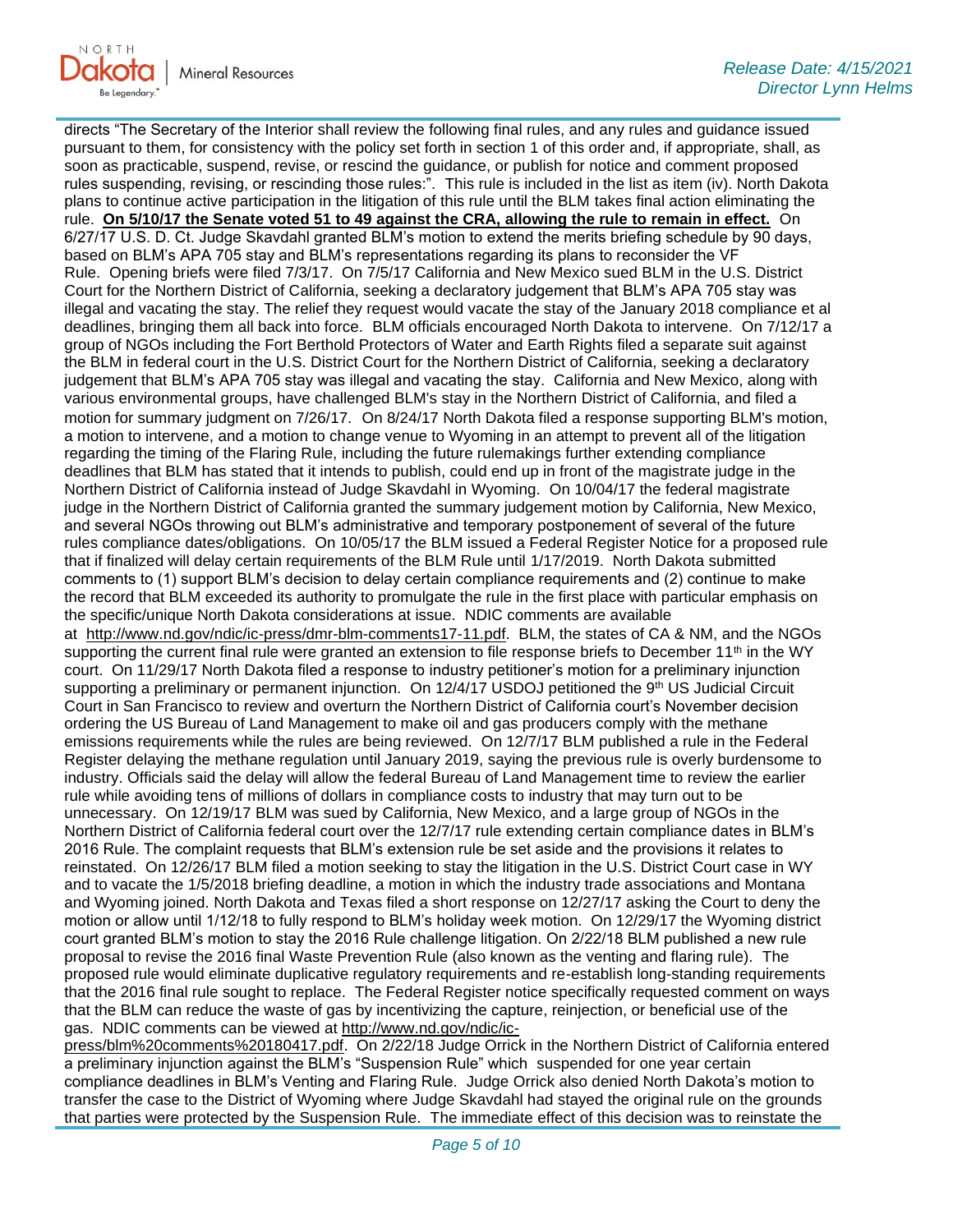

BLM Venting and Flaring Rule in full, along with compliance deadlines that became effective 1/17/2018, and remove the protections relied upon by Judge Skavdahl the District of Wyoming case. On 3/7/18 U.S. District Court Judge Skavdahl granted the North Dakota/Texas Motion to lift the stay in the challenge to the BLM's Venting & Flaring Rule. The California Court explicitly adopted North Dakota's central position in intervention stating that "I express no judgment whatsoever in this opinion on the merits of the [V&F] Rule," showing great deference to Judge Skavdahl and the existing case in his Court and rejecting the California, NM, and NGOs request to uphold the V&F Rule. On 4/4/18 U.S. District Judge Skavdahl issued an order granting Wyoming's request for a partial stay of the Rule under Section 705 of the APA. The Court's limited Stay Order provides immediate relief to industry, but the balance of the Rule, including BLM's unlawful exercise of authority over State and private mineral interests through an over-inclusive application of communitization remains. The Court denied the North Dakota/Texas motion to move forward to complete briefing on the merits, and also denied industry's motion for a preliminary injunction. The Court expressed frustration with " the administrative dysfunction" reflected by this case as it ping-pongs between the District Courts of Wyoming and California and BLM's various attempts to delay, rescind or replace the Rule, concluding that "going forward on the merits at this point remains a waste of judicial resources and disregards prudential ripeness concerns." On 4/5/18 15 NGOs filed a Notice of Appeal with the 10th Circuit. California & New Mexico followed suit on 4/5/18 and have now also filed an appeal with the 10th Circuit. On 9/12/18 North Dakota filed a brief in the 10<sup>th</sup> Circuit Court of Appeals urging the Court, if it chooses to reverse the Wyoming district court's Stay Order, to remand the case back to the Wyoming district court with direction to finish this protracted legal process by promptly proceeding to a ruling on the merits. On 9/18/18 BLM issued their final rule revising the Obama-era Waste Prevention Rule, also referred to as the venting and flaring rule. The new rule will better align venting and flaring regulations with President Trump's priorities on energy development, job creation, and reduced compliance costs. These changes will also allow BLM to recognize existing state regulatory efforts and avoid duplicative requirements. In response to comments and after further consideration, the BLM made the following modifications to the proposed rule in this final rule: (1) Clarification that the 24-hour limit on royalty-free flaring during downhole well maintenance and liquids unloading in § 3179.104 applies "per event"; (2) Addition of a standard for "applicable rules, regulations, or orders" of a State regulatory agency or tribe in § 3179.201(a); and (3) Addition of a provision allowing for tribes to seek BLM approval to have tribal rules apply in place of any or all of the provisions of subpart 3179. The revised rule goes into effect on 11/27/18. On 9/28/18 a coalition of 17 conservation and tribal citizen groups filed a lawsuit challenging the decision to revise the Bureau of Land Management's Waste Prevention Rule, stating that the rule violates a number of existing federal policies. The states of New Mexico and California also filed a lawsuit challenging BLM's action. The BLM and NDIC have reached an impasse on negotiations for an agreement to implement section 3179.201, but continue to communicate regarding possible ways to resolve the disagreement. On 08/15/20 the U.S. District Court for the Northern District of California invalidated the 2018 revisions to the 2016 Waste Prevention Rule. This ruling means that the Waste Prevention Rule goes back in effect in 90 days, and the oil and gas industry will have to comply with the Rule's requirements. U.S. District Judge Yvonne Gonzalez Rogers found that the 2018 rescission violated federal law because it ignored the federal government's statutory duty to prevent waste, instead relying almost entirely on "inadequate or nonexistent state regulations". On 08/25/20 the citizen groups and state respondents filed a supplemental response brief in the US District Court District of Wyoming. On 09/04/20 North Dakota and Texas filed a reply brief of petitioner-intervenors in the US District Court District of Wyoming. On 10/8/20 US District Judge Skavdahl issued an opinion agreeing with North Dakota's split estate argument concluding that BLM's right to regulate "waste" from federal interests does not give it the right to impose federal requirements on communitized State and private interests, that the BLM unlawfully stepped over the line into EPA and state Clean Air Act jurisdiction, and rejecting several elements of BLM's cost-benefit analysis, including that BLM cannot justify the rule based primarily on alleged environmental "co-benefits" and that BLM should not have used the so-called "global cost of carbon" in its calculations. He also wrote with some humor, reflecting on the tortured process of setting policy through litigation "So, three and a half years later, after several turns and loopty-loops, it seems the roller coaster has returned to the station, though the Court doubts any of the parties will be exiting the ride just yet, as it is likely this Court's decision will not end this ride but simply serve as a lift hill transporting it to another level." As expected, on 12/21/20, CA and NM appealed Judge Skavdahl's decision to the US Court of Appeals for the  $10<sup>th</sup>$  Circuit.

**BLM** revised final regulations for hydraulic fracturing on federal and Indian lands were published in the CFR on 3/26/15 and they were scheduled to go into effect 6/24/15. North Dakota, Colorado, Utah, Wyoming, Western Energy Alliance, and IPAA filed for a preliminary injunction to prevent the rules going into effect until the case is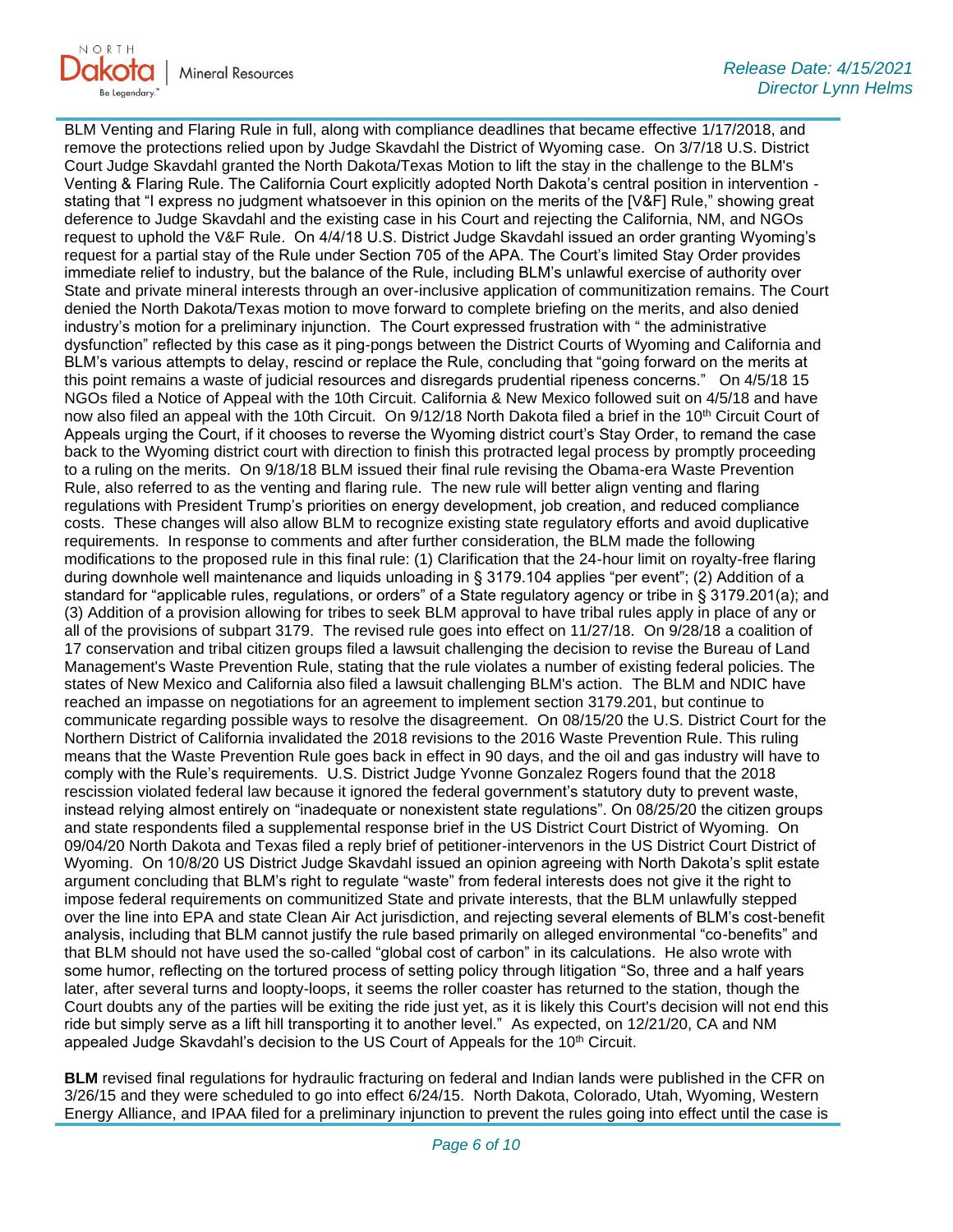

settled. Following a lengthy hearing in Casper, Wyoming on 6/23/15, the court issued a stay on the rules. On 9/30/15 the court granted a preliminary injunction, preventing the rules from being enforced until litigation on the rule is final. The 10<sup>th</sup> Circuit Court of Appeals issued an order 3/10/16 denying the industry alternative motion for a stay. On 6/21/16 the court found the rule to be unlawful and ordered it set aside. The plaintiffs filed a motion with the US Court of Appeals for the Tenth Circuit to dismiss the appeal of the preliminary injunction. The Department of Justice on behalf of the BLM and the intervening environmental groups filed an appeal of the decision on the rule and oppose the motion to dismiss the appeal of the preliminary injunction. The North Dakota Response Brief to the US Court of Appeals for the Tenth Circuit was filed 9/15/16. NDIC comments on the rule can be found at [http://www.nd.gov/ndic/ic-press/BLM-comments-](http://www.nd.gov/ndic/ic-press/BLM-comments-120625.pdf)[120625.pdf](http://www.nd.gov/ndic/ic-press/BLM-comments-120625.pdf). On 3/28/17 President Trump issued an executive order which in part directs "The Secretary of the Interior shall review the following final rules, and any rules and guidance issued pursuant to them, for consistency with the policy set forth in section 1 of this order and, if appropriate, shall, as soon as practicable, suspend, revise, or rescind the guidance, or publish for notice and comment proposed rules suspending, revising, or rescinding those rules". This rule is included in the list as item (i). On 5/4/2017 BLM filed a request asking the court to hold the appeal in abeyance as it will "soon" initiate a rulemaking process to revise or rescind the 2015 Rule, that it had the authority to issue the Rule, but conceding that the Rule does not reflect BLM's current priorities or policies, as reflected in certain recent Presidential Executive Orders. After the BLM submitted its filings the 10th Circuit Court Appeals immediately directed the petitioners (including North Dakota) and the intervenors to file briefs by 6/5/17 to respond to BLM's position. Two amicus groups that submitted merits briefs (the law school professors and former DOI officials) filed supplemental amicus briefs on the questions posed by the Court following the change of Administrations. The Court's Supplemental Order authorized the filing of these additional amicus briefs. Both briefs seek to capitalize on the BLM's continued insistence that it had the authority to issue the Rule (but concede that the 2015 HF Rule does not reflect BLM's current priorities or policies as reflected in certain recent Presidential Executive Orders). The two amicus groups solicit the Court to rule on the merits of the BLM and NGO appeals and to overturn the District Court decision, actually asking the Court to issue an advisory opinion on the BLM's authority. In addition to addressing the NGO arguments, North Dakota will respond to these two briefs in the context that all three parties are asking the Court to do what it is prohibited from doing by Article III of the U.S. Constitution. North Dakota filed a response brief 6/20/17 in support of the BLM action to put the rule in abeyance and take final action vacating the rule. Oral arguments before the 10<sup>th</sup> Circuit took place 7/27/17. A recording of the oral arguments is now available on the home page of the court's website [http://www.ca10.uscourts.gov.](https://gcc02.safelinks.protection.outlook.com/?url=https%3A%2F%2Furldefense.proofpoint.com%2Fv2%2Furl%3Fu%3Dhttp-3A__www.ca10.uscourts.gov%26d%3DDwMGaQ%26c%3D2s2mvbfY0UoSKkl6_Ol9wg%26r%3D-wqsZnBxny594KY8HeElow%26m%3DUl_VtJUX6iW5pvHjCcBxUWtskC0F4Dhry3sPtcEHvCw%26s%3DlaRHiLDv5w8otcQWQjpn82WMieoB2AZ-Q4M1LFQPL5s%26e%3D&data=04%7C01%7Ckahaarsager%40nd.gov%7C64e9a945339a4db3b04008d9001f8e8f%7C2dea0464da514a88bae2b3db94bc0c54%7C0%7C0%7C637540957796642123%7CUnknown%7CTWFpbGZsb3d8eyJWIjoiMC4wLjAwMDAiLCJQIjoiV2luMzIiLCJBTiI6Ik1haWwiLCJXVCI6Mn0%3D%7C1000&sdata=NXD0V4zYuEH7IJotnsMrD2xPQ7H%2FkLLvZKGVfLa68ek%3D&reserved=0) NDIC filed comments supporting BLM's rescission of the rule that can be found at [http://www.nd.gov/ndic/ic-press/dmr](http://www.nd.gov/ndic/ic-press/dmr-blm-comment17-9.pdf)[blm-comment17-9.pdf.](http://www.nd.gov/ndic/ic-press/dmr-blm-comment17-9.pdf) On 09/21/17 the 10th Circuit issued a split (2-1) decision to dismiss the appeals as prudentially unripe, vacate the district court's judgment invalidating the rule, and remand with instructions to dismiss the underlying action without prejudice. Appellees State of North Dakota, State of Colorado, State of Utah, and State of Wyoming's filed a Petition for Panel Rehearing And/Or Request for En Banc Determination on 11/03/17. On 11/06/17 the court ordered the appellants to file a response to the Petition on or before 11/20/2017. The En Banc rehearing request was denied. The  $10<sup>th</sup>$  circuit court has not yet issued its mandate ending the current round of litigation in the Wyoming District court. The Ute tribe filed a motion on 1/12/18 asking the court to dismiss the appeals as moot based on the publication of the rescission rule and leave the WY court decision to vacate the rule in place. The court ordered the DOJ and BLM to file a response by 1/22/18. On 12/29/17 BLM published a final rule rescinding the 2015 Hydraulic Fracturing rules with 2 exceptions 1) the rule does not restore language requiring pre-approval of non-routine hydraulic fracturing operations and 2) the rule does not rescind changes to 43 CFR 3160 due to other rules published between 3/26/15 and 12/29/17 (electronic filing and venting & flaring rules). On 2/7/18 North Dakota filed a reply in support of its motion to dismiss the original rule appeal as moot pursuant to Federal Rule of Appellate Procedure 27(a)(4), and request that the Court should not issue the mandate, nor vacate the District Court's judgment based on two new and important developments: (1) on December 29, 2017, the Bureau of Land Management (BLM) promulgated a final rule rescinding the Hydraulic Fracturing Rule ("HF Rule"), and (2) on 1/24/2018, the Citizen Group Intervenors challenged the repeal of the HF Rule ("HF Repeal Rule") in the U.S. District Court for the Northern District of California.

### **Council on Environmental Quality**

**CEC** On 02/25/2020 the Council on Environmental Quality published a proposal to modernize its National Environmental Policy Act (NEPA) regulations. On 03/09/2020 the NDIC submitted comments in support of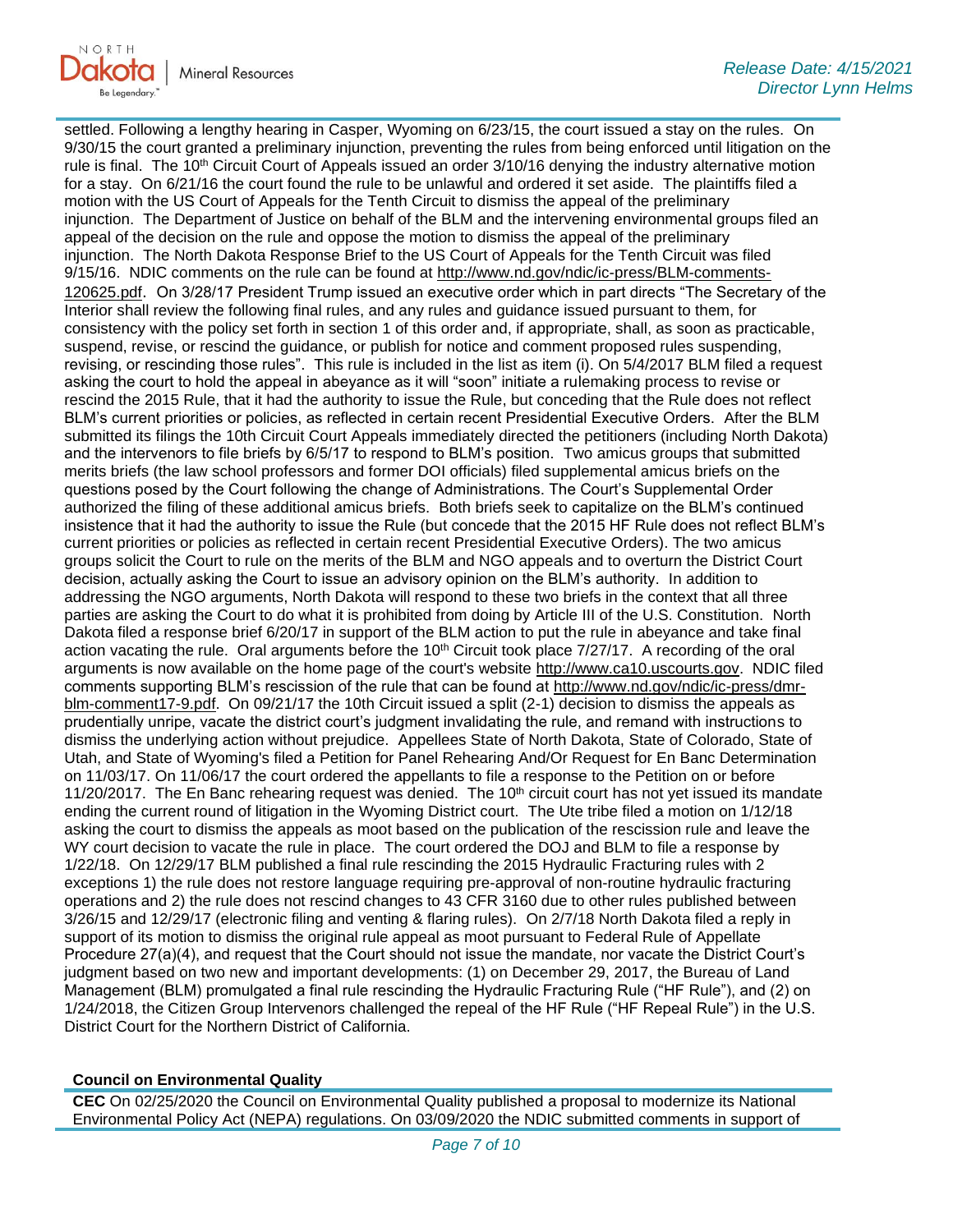

the CEQ proposal. NDIC comments can be found at [http://www.nd.gov/ndic/ic-](http://www.nd.gov/ndic/ic-press/Council%20of%20Environmental%20Quality%20200309.pdf)

[press/Council%20of%20Environmental%20Quality%20200309.pdf](http://www.nd.gov/ndic/ic-press/Council%20of%20Environmental%20Quality%20200309.pdf). On July 15, 2020 the Trump administration issued an executive order to reduce the types and number of projects that will be subject to review under the NEPA, shorten the timeline for reviews, and drop a requirement that agencies consider the cumulative environmental effects of projects, such as their contribution to climate change. On 7/29/20 a coalition of 20 environmental justice, outdoor recreation and conservation groups — led by the Western Environmental Law Center (WELC) and Earthjustice — filed a lawsuit over CEQ's regulations in the U.S. District Court for the District of Northern California.

### **Congress**

**CONGRESS** on March 1, 2021 Democratic members of the United States House of Representatives Committee on Energy and Commerce filed the "Climate Leadership and Environmental Action for our Nation's Future Act" also known as the "CLEAN Future" Act to "address the climate crisis". The CLEAN Future Act would amend and require the new regulations under Clean Air Act (CAA), Safe Drinking Water Act (SDWA), Solid Waste Disposal Act (SWDA), Comprehensive Environmental Response, Compensation and Liability Act (CERCLA) of 1980, National Environmental Policies Act (NEPA) of 1969, Emergency Planning and Community Right-to-Know (EPCRA) Act of 1986, Energy Policy Act of 2005 (EPAct), Natural Gas Act , Federal Power Act, Public Utility Regulatory Policies Act of 1978, National Security Act of 1947, and the Securities Exchange Act of 193. The CLEAN Future Act would impose redundant regulations and net sequestration requirements on Enhanced Oil Recovery injection wells, reduce hydraulic fracturing by requiring expensive and redundant monitoring and testing as well as a new Environmental protection Agency database, repeal the exemption for aggregation of emissions for oil and gas sources under the Clean Air Act, which would force states to limit production to ensure attainment, label methane a "super pollutant" and require the Environmental Protection Agency to adopt regulations to reduce methane emissions and impose federal flaring controls to reduce routine flaring to 100% below 2017 levels by 2028, repeal the Oil and Gas E&P exemption under federal hazardous waste regulations and require EPA to promulgate regulations for hazardous oil and gas waste, including requirements for groundwater monitoring, siting, corrective action, and financial assurance, implement carbon fees, implement new Securities and Exchange Commission requirements for climate disclosures and for oil and gas reserves reporting.

### **Environmental Protection Agency**

**EPA** On 08/21/2018 the U.S. Environmental Protection Agency (EPA) proposed a new rule to reduce greenhouse gas (GHG) emissions from existing coal-fired electric utility generating units and power plants across the country. This proposal, entitled the Affordable Clean Energy (ACE) Rule, establishes emission guidelines for states to use when developing plans to limit GHGs at their power plants. The ACE Rule replaced the prior administration's Clean Power Plan (CPP) and instead empowers states, promotes energy independence, and facilitates economic growth and job creation. Pursuant to President Trump's Executive Order 13873, which directed Federal agencies to review burdensome regulations, the EPA undertook a review of the CPP. Many believed the CPP exceeded EPA's authority under the Clean Air Act, which is why 27 states, 24 trade associations, 37 rural electric co-ops, and three labor unions challenged the rule. The Supreme Court issued an unprecedented stay of the rule. The proposal was published in the Federal Register on 8/31/18 and EPA took comment on the proposal for 60 days and held a public hearing. More information is available at [https://www.epa.gov/stationary-sources-air-pollution/proposal-affordable](https://gcc02.safelinks.protection.outlook.com/?url=https%3A%2F%2Fwww.epa.gov%2Fstationary-sources-air-pollution%2Fproposal-affordable-clean-energy-ace-rule&data=04%7C01%7Ckahaarsager%40nd.gov%7C64e9a945339a4db3b04008d9001f8e8f%7C2dea0464da514a88bae2b3db94bc0c54%7C0%7C0%7C637540957796642123%7CUnknown%7CTWFpbGZsb3d8eyJWIjoiMC4wLjAwMDAiLCJQIjoiV2luMzIiLCJBTiI6Ik1haWwiLCJXVCI6Mn0%3D%7C1000&sdata=JdFoUdwlir8KEjLGzu66e2GR19PrjGEckJqt5htPBQs%3D&reserved=0)[clean-energy-ace-rule.](https://gcc02.safelinks.protection.outlook.com/?url=https%3A%2F%2Fwww.epa.gov%2Fstationary-sources-air-pollution%2Fproposal-affordable-clean-energy-ace-rule&data=04%7C01%7Ckahaarsager%40nd.gov%7C64e9a945339a4db3b04008d9001f8e8f%7C2dea0464da514a88bae2b3db94bc0c54%7C0%7C0%7C637540957796642123%7CUnknown%7CTWFpbGZsb3d8eyJWIjoiMC4wLjAwMDAiLCJQIjoiV2luMzIiLCJBTiI6Ik1haWwiLCJXVCI6Mn0%3D%7C1000&sdata=JdFoUdwlir8KEjLGzu66e2GR19PrjGEckJqt5htPBQs%3D&reserved=0) On July 8, 2019, EPA issued the final Affordable Clean Energy rule (ACE) and repealed the Clean Power Plan. On the same day the American Lung Association and the American Public Health Association filed a challenge to the rules in the U.S. Court of Appeals for the District of Columbia. Since then, 22 states, the District of Columbia and six municipalities led by the state of New York lodged a challenge to the rules in the D.C. Circuit, followed closely by a third challenge brought by environmental groups. Numerous industry groups and power providers are seeking to intervene in the litigation in support of the ACE rule. The EPA has asked the court to expedite review of the challenges in the hope of achieving a resolution in the D.C. Circuit by summer of 2020.

**EPA** On 6/3/16 the final rule proposing a suite of changes to Clean Air Act permitting requirements for new and modified emissions sources in the oil and natural gas industry was published in the Federal Register. On 6/29/16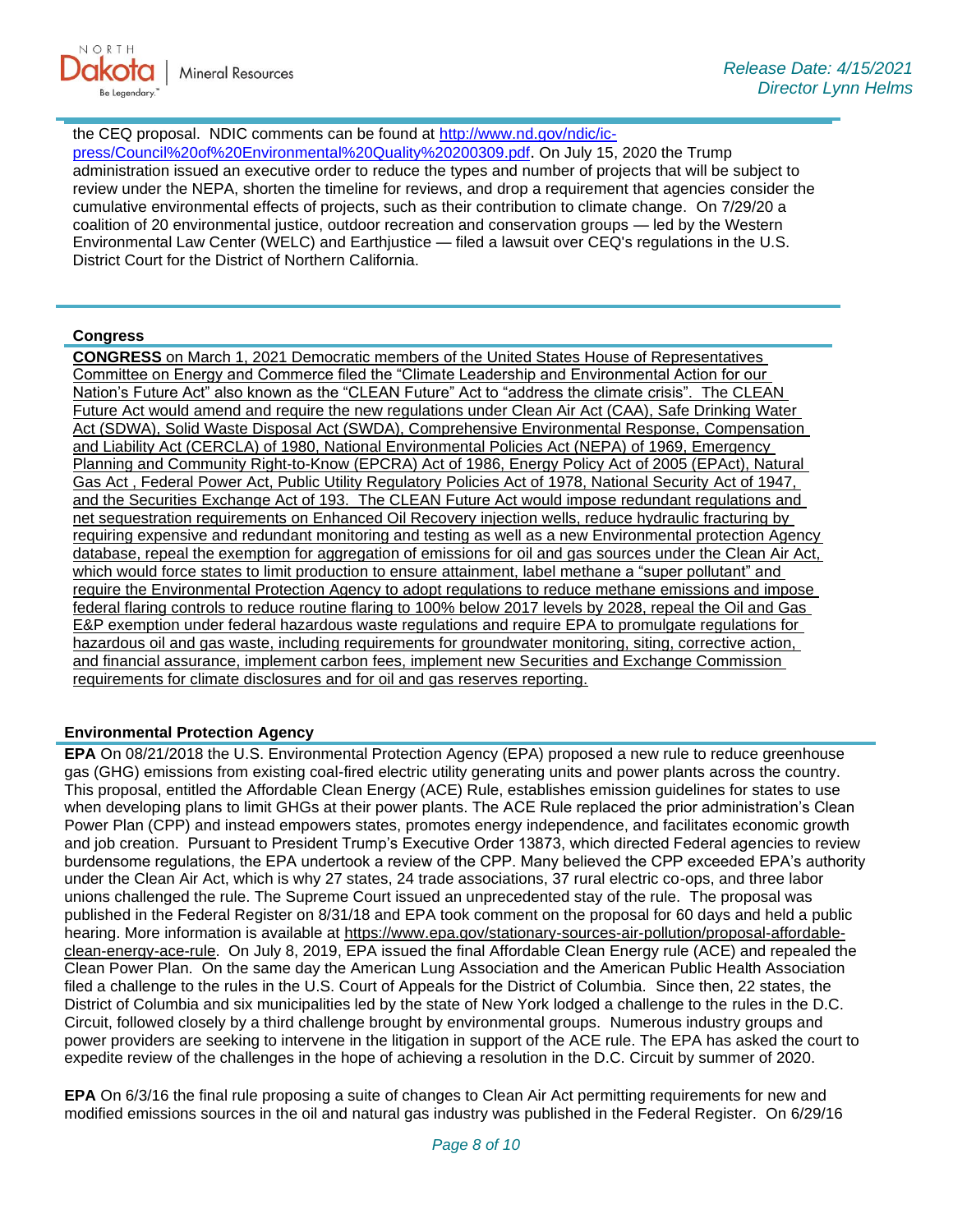

the NDIC decided to file a Petition for Review with the US Appeals Court for the District of Columbia to defend the state's sovereign jurisdiction over oil and gas regulation. Thirteen other states have joined this effort. North Dakota declined the standard offer to explore settlement through the court's mediation program.

The proposed actions and NDIC comments are as follows:

o Proposed New Source Performance Standards – Docket ID number EPA-HQ-OAR-2010-0505. NDIC comments can be found at<http://www.nd.gov/ndic/ic-press/EPA-HQ-OAR-2010-0505.pdf>

o Draft Control Techniques Guidelines – Docket ID number: EPA-HQ-OAR-2015-0216. NDIC comments can be found at<http://www.nd.gov/ndic/ic-press/EPA-HQ-OAR-2015-0216.pdf>

o Proposed Source Determination Rule – Docket ID number: EPA-HQ-OAR-2013-0685. NDIC comments can be found at<http://www.nd.gov/ndic/ic-press/EPA-HQ-OAR-2013-0685.pdf>

o Proposed Federal Implementation Plan for Implementing Minor New Source Review Permitting in Indian Country – Docket ID number: EPA-HQ-OAR-2014-0606. NDIC comments are at [http://www.nd.gov/ndic/ic-press/EPA-HQ-](http://www.nd.gov/ndic/ic-press/EPA-HQ-OAR-2014-0606.pdf)[OAR-2014-0606.pdf](http://www.nd.gov/ndic/ic-press/EPA-HQ-OAR-2014-0606.pdf).

North Dakota et al. and EPA have filed motions to govern further proceedings and briefing schedules. On 3/28/17 President Trump issued an executive order which in part directs "The Administrator shall review the final rule entitled "Oil and Natural Gas Sector: Emission Standards for New, Reconstructed, and Modified Sources," 81 Fed. Reg. 35824 (November 3, 2016), and any rules and guidance issued pursuant to it, for consistency with the policy set forth in section 1 of this order and, if appropriate, shall, as soon as practicable, suspend, revise, or rescind the guidance, or publish for notice and comment proposed rules suspending, revising, or rescinding those rules." On 4/7/17 EPA filed a motion to hold the cases in abeyance. On 6/8/17 the NGO environmental groups challenged EPA's November 5th decision to issue a 90 day stay of the Rule's upcoming implementation dates. The NGOs argue that EPA's justifications for its stay (onerous implementation costs and excessive state administrative burdens) of the Rule were already raised and rejected by EPA during EPA's original rulemaking and that the requirements of a "judicial stay" are not met. The NGO's action is a new case, filed in the D.C. Circuit. They have also filed an emergency motion asking the Court to immediately vacate EPA's decision. On November 3 the DC Circuit court issued a 2:1 decision granting the NGO petition and vacating EPA's 90 day stay of the rule. North Dakota filed an amicus brief in support of the EPA stay. On 7/13/17 the same DC Circuit court granted an EPA motion to recall the mandate and granting 14 days for then EPA to seek reconsideration or review by the full court. API and WVA along with other states filed petitions for rehearing en banc, but on 8/10/17 the entire DC Circuit issued an order denying the API and WVa et al States petitions. EPA now proposes a 2-year stay of certain provision in the oil and gas NSPS. North Dakota filed comments on 8/9/17 in support of the proposed 2-year stay. On 11/8/17 EPA published a Federal Register notice request for supplemental comments relating to the current Administration's efforts to change course on the oil and gas sector methane regulations put in place by the Obama Administration. North Dakota did not submit additional comment to EPA because the North Dakota comments submitted on 8/9/17 correctly advocate that EPA's rationale for the two year stay also justifies outright repeal of the original Rule, so it justifies a two year stay. On 9/11/18 EPA proposed targeted improvements to the 2016 New Source Performance Standards for the oil and gas industry that streamline implementation, reduce duplicative EPA and state requirements, and significantly decrease unnecessary burdens on domestic energy producers. This oil and gas targeted improvements package is expected to save up to approximately \$484 million in regulatory costs from 2019 – 2025 or \$75 million annually. NDIC comments can be found at<http://www.nd.gov/ndic/ic-press/EPA-HQ-OAR-2017-0757.pdf>. On 9/14/20 EPA's final Methane Rule was officially published in the Federal Register, making the rollback effective. On the very same day, a group of states filed a new lawsuit in the D.C. Circuit asking the court to review EPA's new methane regulations. A number of environmental groups followed suit the next day, asking the court to put an emergency halt to the rule. On 9/17/20 the D.C. Circuit issued an administrative stay, which temporarily freezes the EPA's rollback from taking effect while the court considers a long-term suspension of the rule. The court's order states that the administrative stay "should not be construed in any way as a ruling on the merits." On 10/14/20 North Dakota moved to intervene and on 1/22/21 filed a brief in support of the 2020 rule and requesting dismissal of petitioner's claims.

**EPA** On 08/24/18 Trump administration officials at EPA announced they are phasing out the agency's enforcement focus on animal waste pollution and the oil and gas industry. Enforcement chief Susan Bodine said she wants to shift the focus away from oil and gas as a sector deserving of extra scrutiny and toward prioritizing broad environmental problems, such as air pollution.